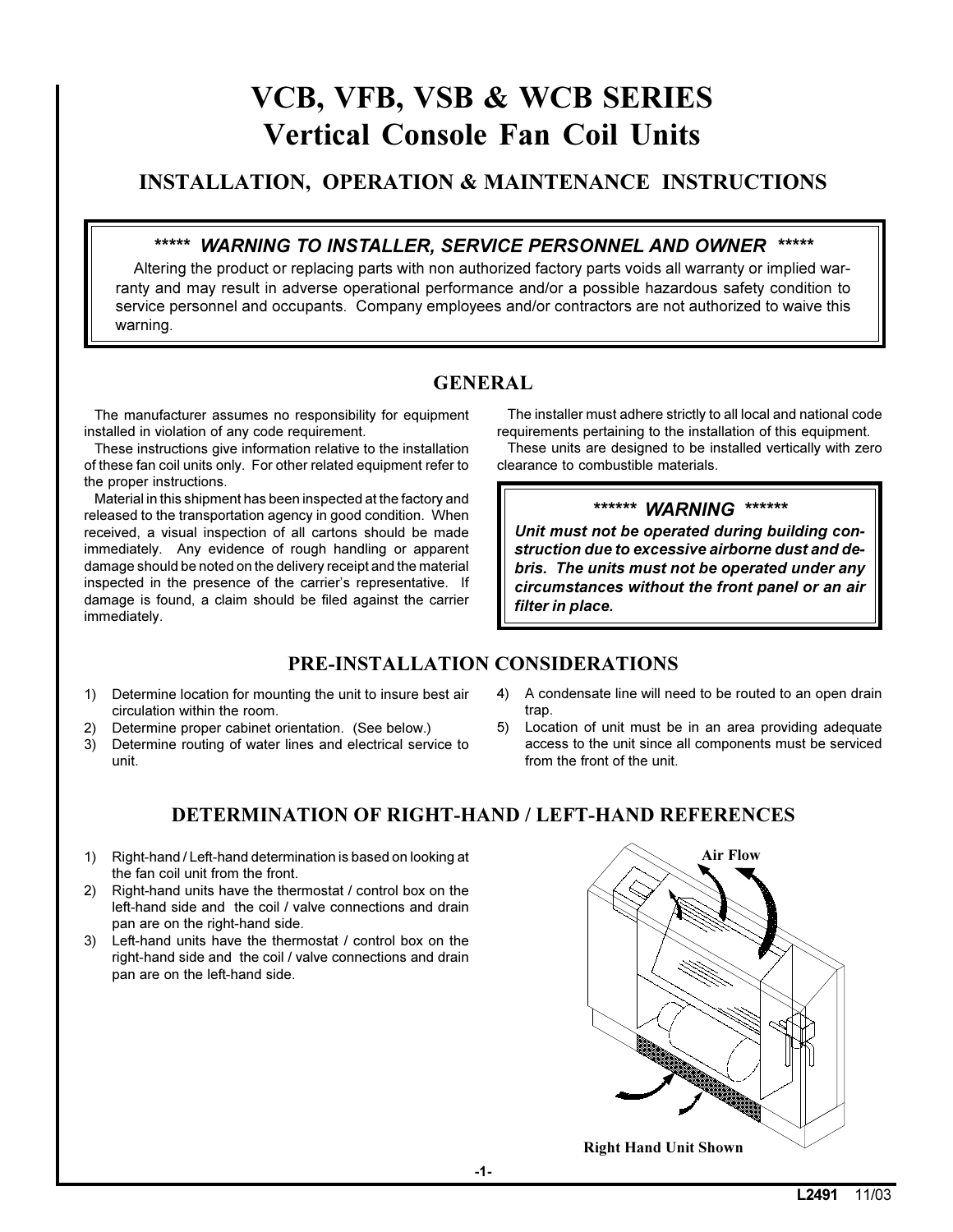#### **VSB/VFB SERIES (Floor Exposed)**

- 1) Mounting location must allow enough clearance to permit removal of cabinet panels.
- 2) After selecting the location for the unit, remove the front panel. The front panel must be removed on the VS or VF unit to gain access to the coil, drain connections and electrical junction box. To accomplish this, pull firmly on the lower cabinet door (each side) (Figure 1) until the cabinet releases from its friction fastener. Proceed to lift the door assembly straight up and off the cabinet frame.



Figure 1

3) Position the unit in its permanent location, making sure it is level to insure proper drainage and operation, and secure the unit in place. Two 1/2 inch holes have been provided on each end of the unit for securing the unit to the wall along with two 5/16 inch holes on each end of the cabinet frame to secure cabinet frame to wall. It is recommended that all mounting holes be used for proper installation. (Figure 2)





Figure 3

- 4) Note the 1-1/2" x 4-1/2" indentation in the plastic drain pan (Figure 3). This area is provided for the supply and return runouts if they are brought up from below the pan. All piping must be well insulated to prevent sweating. There is a 0.84" OD condensate drain connection on the secondary drain pan suitable to receive a standard 3/4" PVC coupling / elbow. Remove or cover the secondary drain pan before soldering the supply and return coil connections as hot solder or the torch flame may damage the pan.
- 5) Solder the 5/8" coil connections in accordance with local codes and regulations.
- After coil connections have been made, check for leaks and  $6)$ bleed the air from the system by venting each coil. (Figure 4)



Figure 2

 $-2-$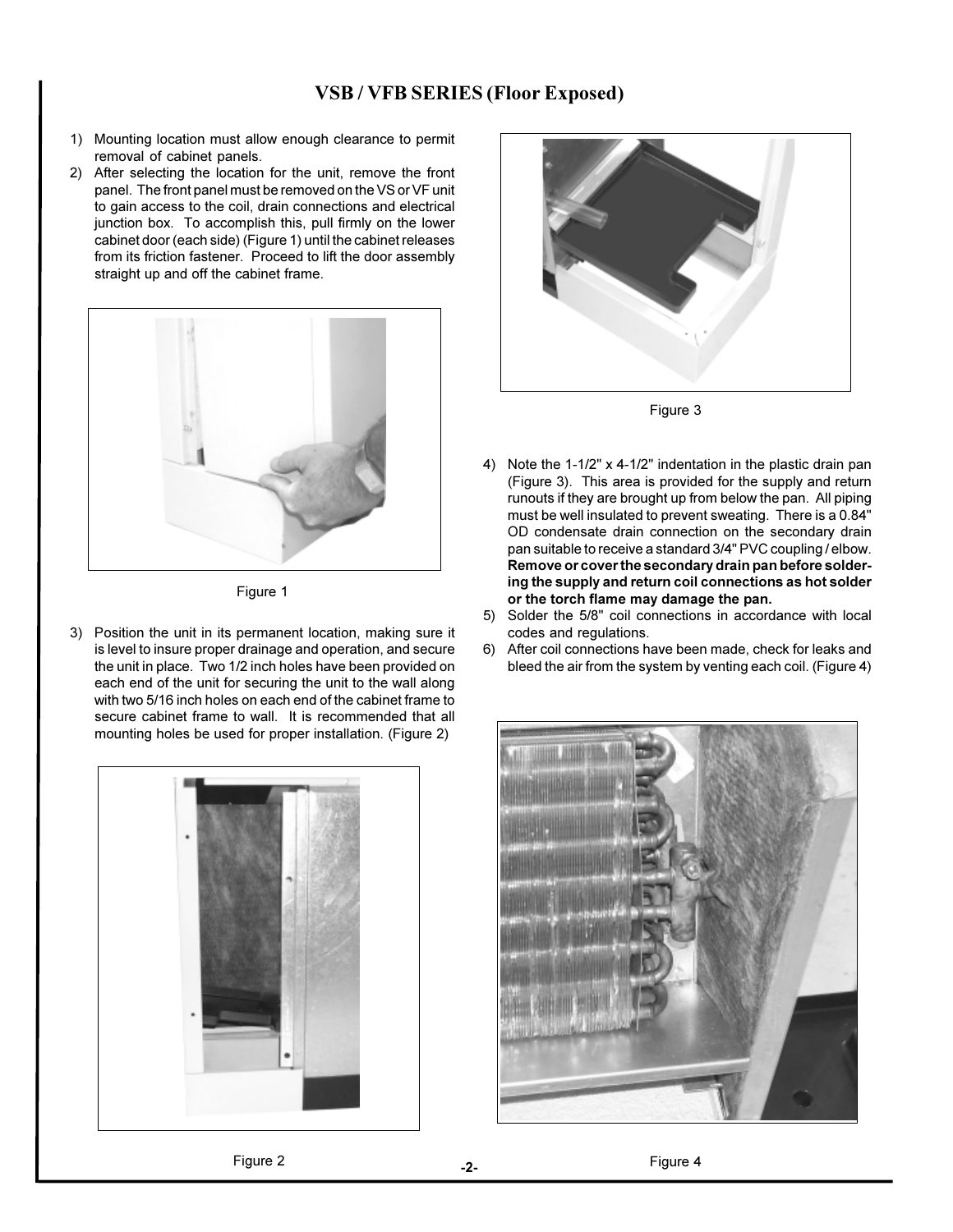## **VCB SERIES (concealed applications)**

- 1) Mounting location must allow enough clearance to permit the removal of screws that secure the cabinet panels.
- 2) After selecting the location for the unit, remove the front panel.
- Position the unit in its permanent location, making sure it is  $3)$ level to insure proper drainage and operation, and secure the unit in place. Two 1/2 inch holes have been provided on each end of the unit for securing the unit to the wall. It is recommended that all four mounting holes be used for proper installation. (Figure 5)



Figure 5

- $4)$ Note the 1-1/2" x 4-1/2" indentation in the plastic drain pan (Figure 3). This area is provided for the supply and return runouts if they are brought up from below the pan. All piping must be well insulated to prevent sweating. There is a 0.84" OD condensate drain connection on the secondary drain pan suitable to receive a standard 3/4" PVC coupling / elbow. Remove or cover the secondary drain pan before soldering the supply and return coil connections as hot solder or the torch flame may damage the pan.
- $5)$ Solder the 5/8" coil connections in accordance with local codes and regulations.
- $6)$ After coil connections have been made, check for leaks and bleed the air from the system by venting each coil. (Figure 4)
- Refer to catalog data for the particular unit to make sure that  $7)$ the external static pressure of the duct and grille are within the limits of the unit. The duct should be designed for velocities in accordance with the methods outlined in the ASHRAE quidebooks.

It is recommended that airborne noise be controlled with sound absorbing materials and by installing a flexible connection between the unit and ductwork.

8) Replace the front panel and secure with screws.

#### **WCB SERIES** (recessed wall)

- 1) Mounting location must allow enough clearance to permit the removal of all mechanical parts within the unit.
- 2) Frame the unit as required so the front panel of the wall unit will be flush with the drywall surface when installed.
- 3) Frame around the perimeter of the unit as required for securing the drywall. See figure 6 for required drywall openings for each unit.

#### \*\*\*\*\*\* WARNING \*\*\*\*\*\*

Proper framing and unit location is critical for unit performance. Wall panel is required to seal against the unit panel so there is no air leakage.

- $4)$ Mount the unit in its permanent location, making sure it is level to insure proper drainage and operation, and secure the unit in place. Two 1/2 inch holes have been provided on each end of the unit for securing the unit to the studs. It is recommended that all four mounting holes be used for proper installation. (Figure 5)
- 5) Note the 1-1/2" x 4-1/2" indentation in the plastic drain pan (Figure 3). This area is provided for the supply and return runouts if they are brought up from below the pan. All piping must be well insulated to prevent sweating. There is a 0.84" OD condensate drain connection on the secondary drain pan suitable to receive a standard 3/4" PVC coupling / elbow.

Remove or cover the secondary drain pan before soldering the supply and return coil connections as hot solder or the torch flame may damage the pan.

- $6)$ Solder the 5/8" coil connections in accordance with local codes and regulations.
- 7) After coil connections have been made, check for leaks and bleed the air from the system by venting each coil. (Figure  $4)$
- After drywall has been installed recheck to make sure the 8) unit's front panel is flush with the exterior drywall surface. If not, shimming the unit may be required to obtain a seal between the unit and wall panel.
- $9)$ Install the wall panel to the front of the unit using the 1/4-20 x 1-1/2" long painted Phillips head screws (4 or 6 depending on the unit size). 1/4" cage nuts are located in the slotted front panel of the unit for the panel screws to attach to. Tighten the screws until the panel is secure with a good fit against the wall.
- 10) Filter change / replacement can be performed by removing the lower return air grille to access the filter within the unit.

| <b>MODEL</b><br><b>NUMBER</b> | DRYWALL CUT-OUT DIMENSION<br><b>HEIGHT x WIDTH</b> |
|-------------------------------|----------------------------------------------------|
| 3WCB                          | 28" x 42"                                          |
| 4WCB                          | 28" x 50"                                          |
| 6WCB                          | 28" x 58"                                          |
| 8WCB                          | 28" x 66"                                          |
| 10WCB                         | 28" x 74"                                          |
| 12WCB                         | 28' x 82"                                          |

Figure 6